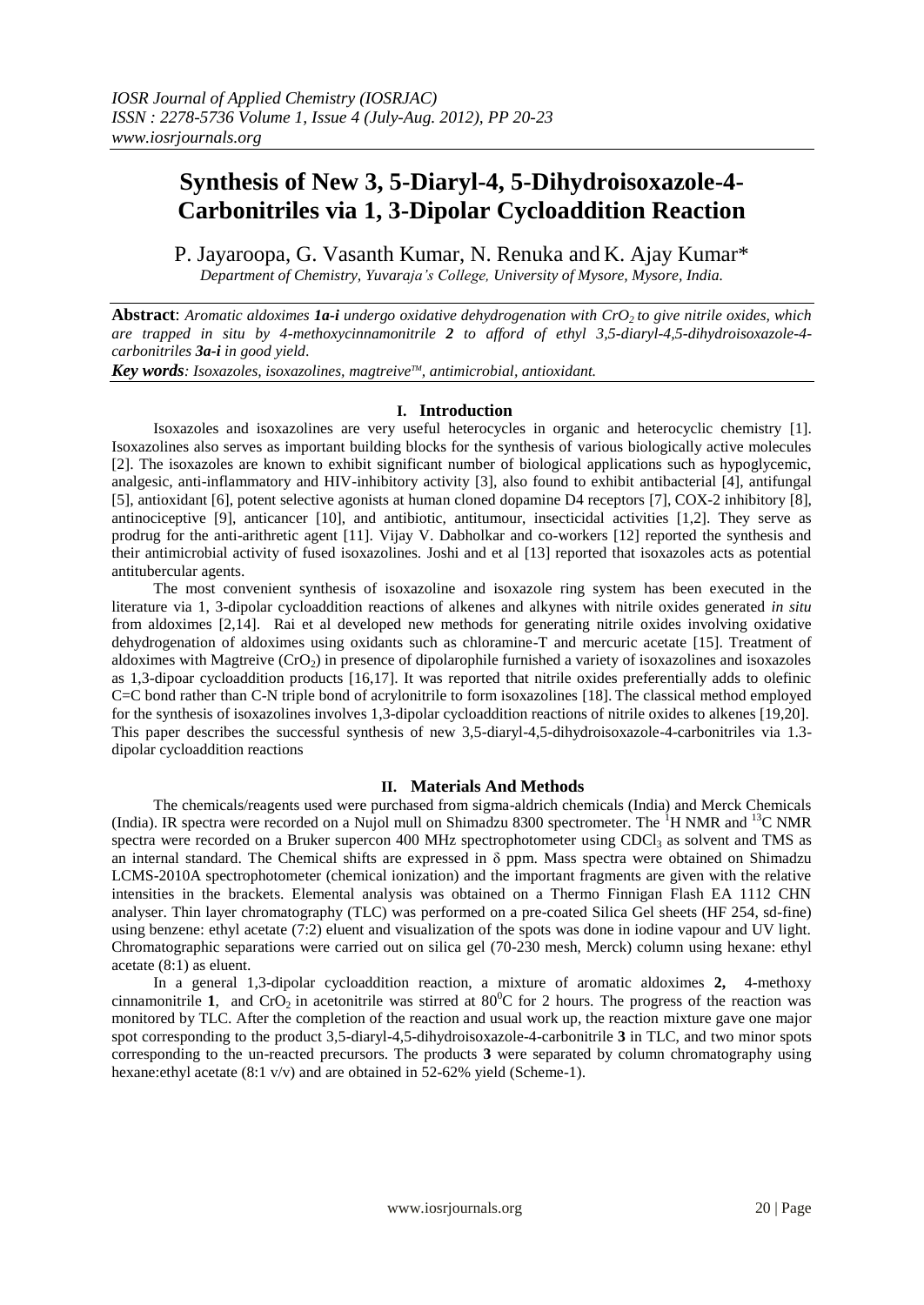

### **III. Results And Discussion**

The general synthetic pathway employed is depicted in the scheme-1. The structures of the cycloadducts were provided by IR, <sup>1</sup>H NMR, <sup>13</sup>C NMR, MS studies and elemental analysis. For instance, in IR spectra, the cycloadducts **3** gave the absorptions bands in the region 1650-1675 cm<sup>-1</sup> for C=N (str) group which is a clear indication of the formation of cycloadducts, a strong and sharp absorption bands in the region 2220-2240 cm<sup>-1</sup> for CN (str) which supports the fact that the C-N triple bond of CN group is unaffected during the cycloaddition reaction.

In <sup>1</sup>H NMR spectra, all substituted-4,5-dihydroisoxazole-4-carbonitriles **3** showed the peaks due to aromatic and substituent protons at the expected region. The consistent pattern signals due to  $C_4$ -H appear as doublet in the region  $\delta$  5.00-5.29 ppm., while signals due to C<sub>5</sub>-H appears as doublet in the region  $\delta$  5.50-5.71 ppm. The coupling constant (*J*) values calculated for C<sub>4</sub>-H and C<sub>5</sub>-H were in range 7.0-9.6  $H<sub>z</sub>$ , these values suggests that both  $C_4$ -H and  $C_5$ -H are *cis* orientation and the cycloaddition took place in *cis* fashion. The appearance of these proton signals in the downfield was expected due to the strong electron withdrawing –CN group and aromatic ring bonded to  $C_{4}$ - and  $C_{5}$ - atoms respectively, which favors the formation of cycloadducts.

In <sup>13</sup>C NMR, all products gave the signals due to aromatic and substituent carbons at the expected region. The signals due to newly formed  $C_4$ -carbon appeared in the region  $\delta_c$  21.2-23.6 ppm, while,  $C_5$ -carbon showed the signals in the region  $\delta_c$  66.59-66.94 ppm and C<sub>3</sub>-carbon showed the signals in the region  $\delta_c$  161.3-164.7 ppm. The signals due to CN group carbon appear in the region  $\delta_c$  116.2-118.0 ppm., which shows that the CN triple bond is unaffected during cycloaddition and is retained in the product. All substituted-4,5-dihydroisoxazole-4 carbonitriles **3** gave significantly stable molecular ion peaks with a relative abundance ranging from 08-46% and base peak at  $(MH^+)$ . Further, all showed satisfactorily CHN analysis with a deviation of  $\pm 0.10\%$  from the theoretically calculated values. All these observations strongly favor the formation of the cycloadducts.

## **IV. Experimental**

**4.1 Typical procedure for the preparation of** *3-(4-fluorophenyl)-5-(4-methoxyphenyl)-4,5-dihydroisoxazole-4-carbonitrile* **3a**: A mixture of 4-fluorobenzaldehyde oxime **2** (106mg, 0.76mmol, 1.2equiv), 3-(4 methoxyphenyl) acrylonitrile 1 (100mg, 0.63mmol, 1.0 equiv) were dissolved in 3 ml acetonitrile. Magtrieve<sup>™</sup> (530mg, 6.31 mmol, 10 equiv) was added and the reaction mixture was stirred under heating at 80<sup>o</sup>C for 2 h. The progress of the reaction was monitored by TLC. After completion of the reaction, the reaction mixture was filtered through Celite bed. Magtrieve was washed with ethyl acetate (20 ml  $\times$  2). The combined filtrate was condensed to give the crude product, which was purified by column chromatography using hexane:ethyl acetate (8:1 v/v). The same procedure was used in all cases.

**3a** Obtained as light yellow oil in 62% yield. IR (Nujol):  $1654 \text{ cm}^{-1} \text{ C=N (str)}$ , 2228 cm<sup>-1</sup> CN (str). <sup>1</sup>H NMR (CDCl3): 3.84 (s, 3H, OCH3), 5.29 (d, 1H, *J=7.2Hz,* C4-H), 5.71 (d, 1H, *J=8.4Hz,* C5-H), 6.90-6.93 (dd, 2H, Ar-H), 6.93-6.95 (dd, 2H, Ar-H), 7.38-7.40 (dd, 2H, Ar-H), 7.78-7.80 (dd, 2H, Ar-H). <sup>13</sup>C NMR (CDCl<sub>3</sub>):  $\delta$  21.2 (1C, 4-C), 55.1 (1C, OCH3), 66.5 (1C, 5-C), 114.1-114.5 (2C, Ar-C), 115.6-115.9 (2C, Ar-C), 116.2 (1C, CN), 128.4-128.7 (2C, Ar-C), 129.2-129.5 (2C, Ar-C), 130.3 (1C, Ar-C), 130.6 (1C, Ar-C), 149.6 (1C, Ar-C), 161.3 (1C, 3-C), 161.7 (1C, Ar-C). MS (relative abundance) m/z: 297(MH<sup>+</sup>, 100), 270 (32), 238 (20), 174 (16), 157 (44). Anal. Cacld. for  $C_{17}H_{13}FN_2O_2$ , C, 68.91, H, 4.42, N, 9.45%; Found: C, 68.85, H, 4.46, N, 9.37%.

**4.2 Synthesis of** *3-(4-Chlorophenyl)-5-(4-methoxyphenyl)-4,5-dihydroisoxazole-4-carbonitrile* **3b:** Obtained from 4-methoxy cinnamonitrile **1** (100mg, 0.63mmol, 1.0equiv) and 4-chlorobenzaldehyde oxime **2** (118mg, 0.76mmol, 1.2equiv), as a light yellow oil in 54% yield. IR (Nujol): 1650 cm<sup>-1</sup> C=N (str), 2220 cm<sup>-1</sup> CN (str). <sup>1</sup>H NMR (CDCl<sub>3</sub>):  $\delta$  3.84 (s, 3H, OCH<sub>3</sub>), 5.28 (d, 1H, *J*=9.0Hz, C<sub>4</sub>-H), 5.70 (d, 1H, *J*=9.6Hz, C<sub>5</sub>-H), 6.91-6.92 (dd, 2H, Ar-H), 6.93-6.94 (dd, 2H, Ar-H), 7.38-7.40 (dd, 2H, Ar-H), 7.78-7.79 (dd, 2H, Ar-H). <sup>13</sup>C NMR (CDCl<sub>3</sub>):  $\delta$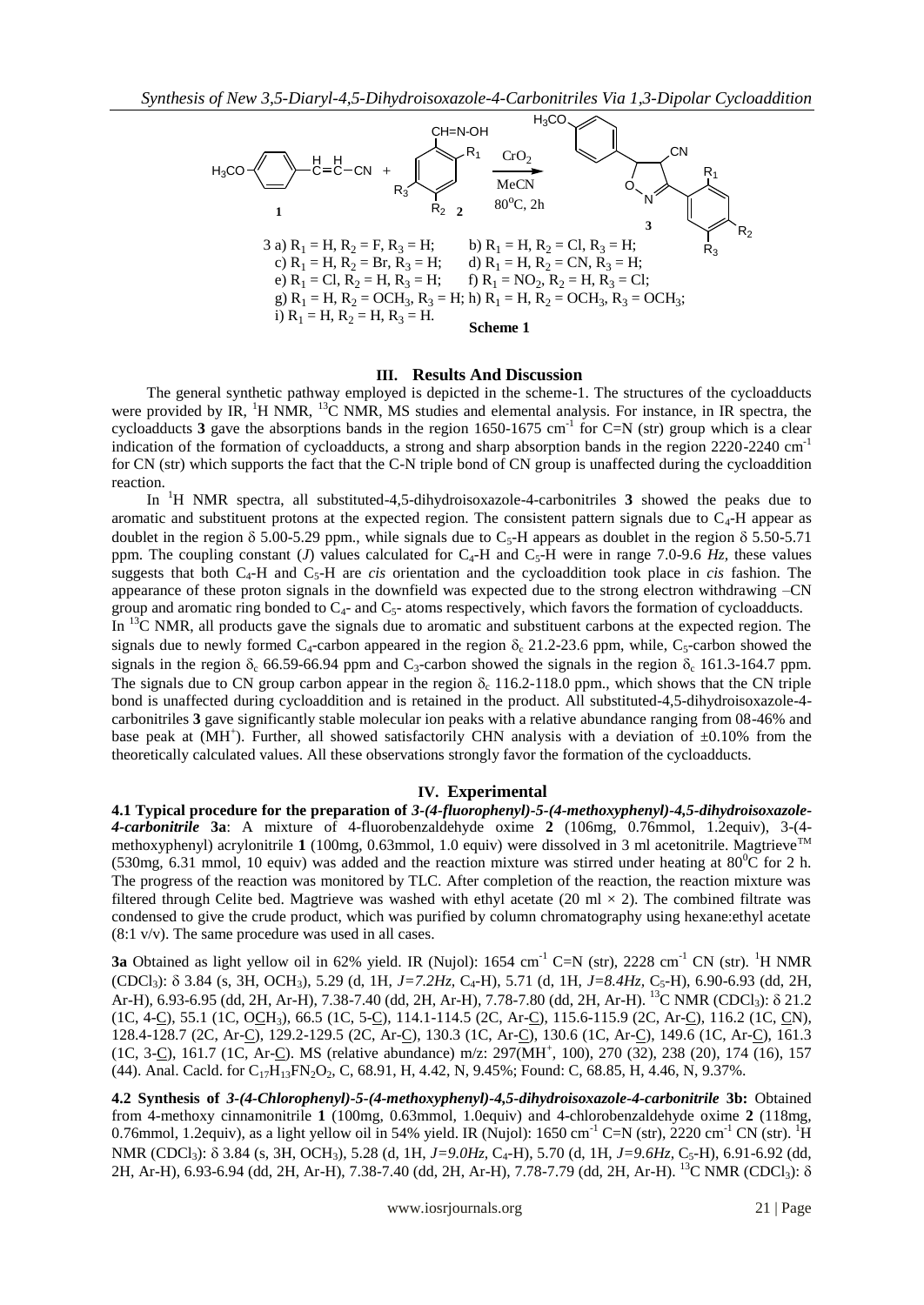21.4 (1C, 4-C), 55.2 (1C, OCH3), 66.8 (1C, 5-C), 114.2-114.4 (2C, Ar-C), 115.7-115.9 (2C, Ar-C), 116.6 (1C, CN), 128.5-128.7 (2C, Ar-C), 129.2-129.4 (2C, Ar-C), 130.7 (1C, Ar-C), 130.9 (1C, Ar-C), 150.2 (1C, Ar-C), 161.7 (1C, 3-C), 162.0 (1C, Ar-C). MS (relative abundance) m/z: 313 (MH<sup>+</sup>, 100), 286 (28), 254 (24), 174 (18), 157 (42). Anal. Cacld. for C<sub>17</sub>H<sub>13</sub>ClN<sub>2</sub>O<sub>2</sub>, C, 65.29, H, 4.19, N, 8.96%; Found: C, 65.19, H, 4.18, N, 8.89%.

**4.3 Synthesis of** *3-(4-Bromophenyl)-5-(4-methoxyphenyl)-4,5-dihydroisoxazole-4-carbonitrile* **3c:** Obtained from 4-methoxy cinnamonitrile **1** (100mg, 0.63mmol, 1.0equiv) and 4-bromobenzaldehyde oxime **2** (152mg, 0.76mmol, 1.2equiv), as a pale yellow oil in 52% yield. IR (Nujol):  $1675 \text{ cm}^{-1}$  C=N (str),  $2240 \text{ cm}^{-1}$  CN (str). <sup>1</sup>H NMR (CDCl<sub>3</sub>):  $\delta$  3.86 (s, 3H, OCH<sub>3</sub>), 5.19 (d, 1H, *J*=7.6Hz, C<sub>4</sub>-H), 5.62 (d, 1H, *J*=8.2Hz, C<sub>5</sub>-H), 6.91-6.93 (dd, 2H, Ar-H), 6.93-6.95 (dd, 2H, Ar-H), 7.38-7.41 (dd, 2H, Ar-H), 7.77-7.79 (dd, 2H, Ar-H), <sup>13</sup>C NMR (CDCl<sub>3</sub>):  $\delta$ 22.3 (1C, 4-C), 55.6 (1C, OCH3), 66.9 (1C, 5-C), 114.1-114.3 (2C, Ar-C), 116.8 (1C, CN), 125.1 (1C, Ar-C), 126.1-126.4 (2C, Ar-C), 128.5-128.7 (2C, Ar-C), 130.1-130.3 (2C, Ar-C), 131.9 (1C, Ar-C), 133.6 (1C, Ar-C), 152.5 (1C, Ar-C), 162.5 (1C, 3-C). MS (relative abundance) m/z: 357 (MH<sup>+ 79</sup>Br 100), 359 (MH<sup>+ 79</sup>Br 66), 332 (19), 330 (28), 300 (08), 298 (25), 174 (22), 157 (46). Anal. Cacld. for  $C_{17}H_{13}BrN_2O_2$ , C, 57.16, H, 3.67, N, 7.84%; Found: C, 57.10, H, 3.70, N, 7.78%.

**4.4 Synthesis of** *3-(4-Cyanophenyl)-5-(4-methoxyphenyl)-4,5-dihydroisoxazole-4-carbonitrile* **3d:** Obtained from 4-methoxy cinnamonitrile **1** (100mg, 0.63mmol, 1.0equiv) and 4-cyanobenzaldehyde oxime **2** (111mg, 0.76mmol, 1.2equiv), as a colourless oil in 58% yield. IR (Nujol):  $1658 \text{ cm}^{-1}$  C=N (str),  $2234 \text{ cm}^{-1}$  CN (str). <sup>1</sup>H NMR (CDCl<sub>3</sub>):  $\delta$  3.85 (s, 3H, OCH<sub>3</sub>), 5.11 (d, 1H, *J*=8.0Hz, C<sub>4</sub>-H), 5.54 (d, 1H, *J*=8.2Hz, C<sub>5</sub>-H), 6.92-6.92 (dd, 2H, Ar-H), 7.22-7.24 (dd, 2H, Ar-H), 7.65-7.67 (dd, 2H, Ar-H), 7.98-7.99 (dd, 2H, Ar-H). <sup>13</sup>C NMR (CDCl<sub>3</sub>):  $\delta$ 23.5 (1C, 4-C), 55.8 (1C, OCH3), 66.9 (1C, 5-C), 114.4-114.6 (2C, Ar-C), 115.6 (1C, Ar-C), 116.9 (1C, CN), 118.0 (1C, CN), 126.8-126.9 (2C, Ar-C), 129.0-129.1 (2C, Ar-C), 131.0-131.2 (2C, Ar-C), 132.3 (1C, Ar-C), 136.7 (1C, Ar-C), 159.7 (1C, Ar-C), 163.2 (1C, 3-C). MS (relative abundance) m/z: 304 (MH<sup>+</sup>, 100), 277 (21), 245 (30), 174 (23), 157 (41). Anal. Cacld. for C<sub>18</sub>H<sub>13</sub>N<sub>3</sub>O<sub>2</sub>, C, 71.28, H, 4.32, N, 13.85%; Found: C, 71.21, H, 4.24, N, 13.79%.

**4.5 Synthesis of** *3-(2-Chlorophenyl)-5-(4-methoxyphenyl)-4,5-dihydroisoxazole-4-carbonitrile* **3e:** Obtained from 4-methoxy cinnamonitrile **1** (100mg, 0.63mmol, 1.0equiv) and 2-chlorobenzaldehyde oxime **2** (118mg, 0.76mmol, 1.2equiv), as a colorless oil in 55% yield. IR (Nujol): 1668 cm<sup>-1</sup> C=N (str), 2235 cm<sup>-1</sup> CN (str). <sup>1</sup>H NMR (CDCl<sub>3</sub>):  $\delta$  3.87 (s, 3H, OCH<sub>3</sub>), 5.00 (d, 1H, *J*=8.4Hz, C<sub>4</sub>-H), 5.50 (d, 1H, *J*=8.6Hz, C<sub>5</sub>-H), 6.91-6.93 (dd, 2H, Ar-H), 7.23-7.24 (dd, 2H, Ar-H), 7.39-7.41 (dd, 2H, Ar-H), 7.669-7.681 (dd, 2H, Ar-H). Anal. Cacld. for  $C_{17}H_{13}CIN_2O_2$ , C, 65.29, H, 4.19, N, 8.96%; Found: C, 65.22, H, 4.22, N, 8.89%.

**4.6 Synthesis of** *3-(5-Chloro-2-nitrophenyl)-5-(4-methoxyphenyl)-4,5-dihydroisoxazole-4-carbonitrile* **3f:**  Obtained from 4-methoxy cinnamonitrile **1** (100mg, 0.63mmol, 1.0equiv) and 5-chloro-2-nitrobenzaldehyde oxime  $2(152mg, 0.76mmol, 1.2$ equiv), as a light yellow oil in 53% yield. IR (Nujol):  $1668 \text{ cm}^{-1}$  C=N (str), 2230 cm<sup>-1</sup> CN (str). <sup>1</sup>H NMR (CDCl<sub>3</sub>):  $\delta$  3.79 (s, 3H, OCH<sub>3</sub>), 5.12 (d, 1H, *J*=8.1Hz, C<sub>4</sub>-H), 5.51 (d, 1H, *J*=9.0Hz, C<sub>5</sub>-H), 6.92-6.93 (dd, 2H, Ar-H), 7.23-7.24 (dd, 2H, Ar-H), 7.70 (dd, 1H, Ar-H), 8.11 (d, 1H, Ar-H), 8.20 (dd, 1H, Ar-H). <sup>13</sup>C NMR (CDCl<sub>3</sub>): δ 23.6 (1C, 4-<u>C</u>), 55.8 (1C, OCH<sub>3</sub>), 66.8 (1C, 5-C), 114.3-114.5 (2C, Ar-C), 116.7 (1C, CN), 124.1 (1C, Ar-C), 127.0-127.2 (2C, Ar-C), 130.3 (1C, Ar-C), 131.2 (1C, Ar-C), 132.8 (1C, Ar-C), 132.9 (1C, Ar-C), 136.1 (1C, Ar-C), 140.1 (1C, Ar-C), 159.9 (1C, Ar-C), 164.2 (1C, 3-C). MS (relative abundance) m/z: 358 (MH<sup>+</sup>, <sup>35</sup>Cl, 100), 360 (MH<sup>+</sup>, <sup>37</sup>Cl, 33), 333 (08), 331 (22), 299 (34), 174 (22), 157 (40). Anal. Cacld. for C<sub>17</sub>H<sub>12</sub>ClN<sub>3</sub>O<sub>4</sub>, C, 57.07, H, 3.38, N, 11.75%; Found: C, 57.00, H, 3.43, N, 11.78%.

**4.7 Synthesis of** *3,5-Bis(4-methoxyphenyl)-4,5-dihydroisoxazole-4-carbonitrile* **3g:** Obtained from 4-methoxy cinnamonitrile **1** (100mg, 0.63mmol, 1.0equiv) and 4-methoxybenzaldehyde oxime **2** (115mg, 0.76mmol, 1.2equiv), as a colourless oil in 60% yield. IR (Nujol):  $1655 \text{ cm}^{-1} \text{ C=N (str)}, 2225 \text{ cm}^{-1} \text{ CN (str)}.$ <sup>1</sup>H NMR  $(CDCl_3)$ :  $\delta$  3.80 (s, 3H, OCH<sub>3</sub>), 3.81 (s, 3H, OCH<sub>3</sub>), 5.13 (d, 1H, *J*=8.*H<sub>z</sub>*, *C<sub>4</sub>*-H), 5.51 (d, 1H, *J*=8.*8Hz*, *C<sub>5</sub>*-H), 6.92-6.93 (dd, 2H, Ar-H), 6.99-6.70 (dd, 2H, Ar-H), 7.22-7.23 (dd, 2H, Ar-H), 7.74-7.75 (dd, 2H, Ar-H). <sup>13</sup>C NMR (CDCl<sub>3</sub>):  $\delta$  23.5 (1C, 4-C), 55.7 (1C, OCH<sub>3</sub>), 55.8 (1C, OCH<sub>3</sub>), 66.8 (1C, 5-C), 114.3-114.4 (2C, Ar-C), 116.6 (1C, CN), 124.2 (1C, Ar-C), 127.1-127.2 (2C, Ar-C), 130.2 (1C, Ar-C), 131.2 (1C, Ar-C), 132.9 (1C, Ar-C), 133.0 (1C, Ar-C), 136.0 (1C, Ar-C), 140.1 (1C, Ar-C), 159.9 (1C, Ar-C), 164.2 (1C, 3-C). MS (relative abundance) m/z: 309 (MH<sup>+</sup>, 100), 282 (36), 250 (32), 174 (27), 157 (42). Anal. Cacld. for C<sub>18</sub>H<sub>16</sub>N<sub>2</sub>O<sub>3</sub>, C, 70.12, H, 5.23, N, 9.09%; Found: C, 70.06, H, 5.26, N, 9.10%.

**4.8 Synthesis of** *3-(3,4-Dimethoxyphenyl)-5-(4-methoxyphenyl)-4,5-dihydroisoxazole-4-carbonitrile* **3h:**  Obtained from 4-methoxy cinnamonitrile **1** (100mg, 0.63mmol, 1.0equiv) and 3,4-dimethoxybenzaldehyde oxime 2 (138mg, 0.76mmol, 1.2equiv), as a colourless oil in 61% yield. IR (Nujol): 1672 cm<sup>-1</sup> C=N (str), 2238 cm-1 CN (str). <sup>1</sup>H NMR (CDCl3): 3.81 (s, 6H, OCH3), 3.81 (s, 3H, OCH3), 5.12 (d, 1H, *J=8.5Hz,* C4-H), 5.52 (d, 1H, *J*=9.2Hz, C<sub>5</sub>-H), 6.92-6.93 (dd, 2H, Ar-H), 6.99 (dd, 1H, Ar-H), 7.23-7.24 (dd, 2H, Ar-H), 7.30 (s, 1H, Ar-H), 7.40 (dd, 1H, Ar-H). <sup>13</sup>C NMR (CDCl<sub>3</sub>):  $\delta$  23.4 (1C, 4-<u>C), 55.8</u> (1C, OCH<sub>3</sub>), 55.8 (1C, OCH<sub>3</sub>), 55.8 (1C,